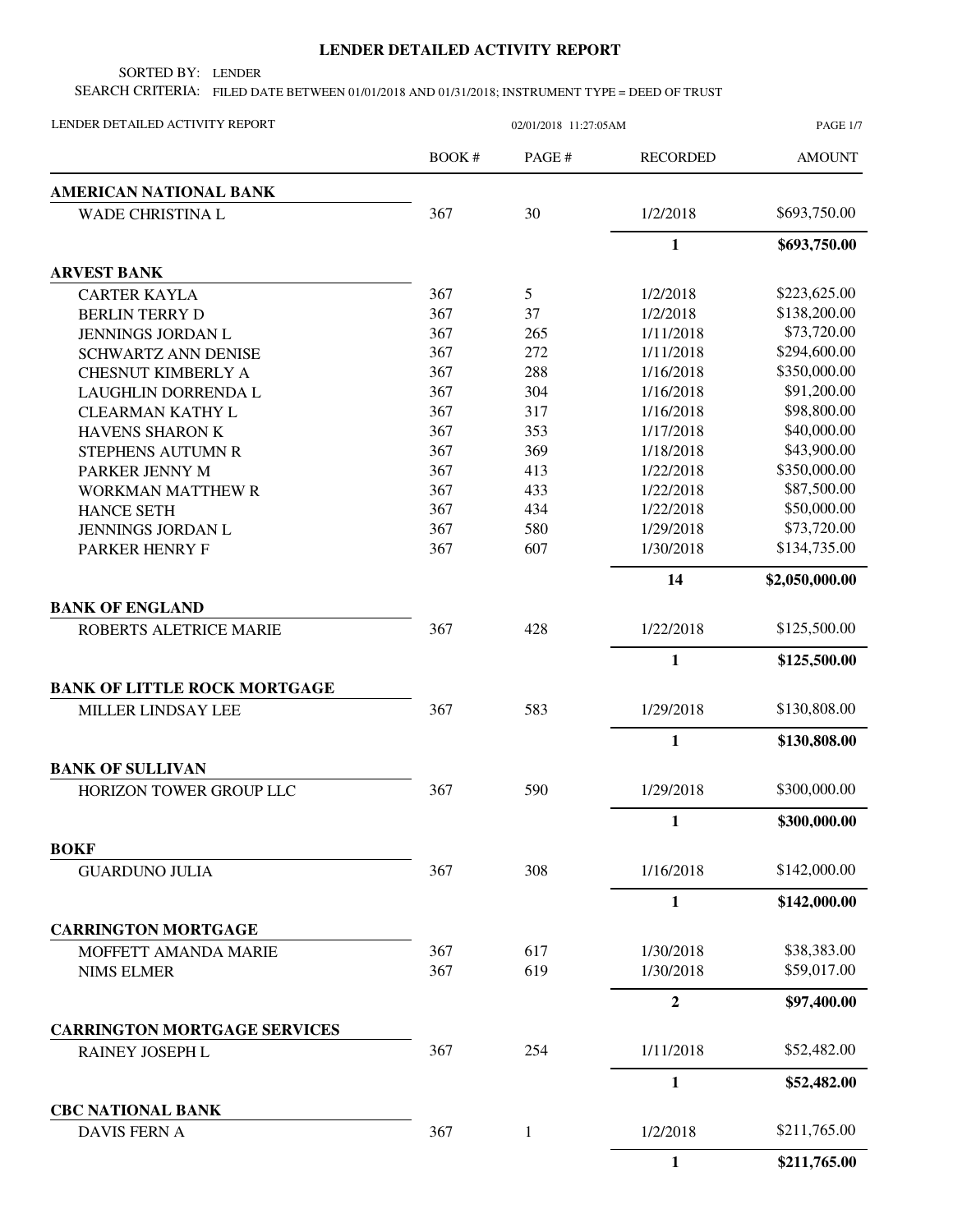| LENDER DETAILED ACTIVITY REPORT |  |
|---------------------------------|--|
|                                 |  |

02/01/2018 11:27:05AM

PAGE 2/7

|                                                       | BOOK# | PAGE# | <b>RECORDED</b> | <b>AMOUNT</b>  |
|-------------------------------------------------------|-------|-------|-----------------|----------------|
| <b>COMMUNITY BANK &amp; TRUST</b>                     |       |       |                 |                |
| MCBRIDE SHIRLEY A                                     | 367   | 241   | 1/10/2018       | \$199,500.00   |
| BRESSIE INVESTMENTS, LC                               | 367   | 256   | 1/11/2018       | \$22,000.00    |
| <b>NOAH DAVID LEE</b>                                 | 367   | 336   | 1/17/2018       | \$100,000.00   |
| DAVIDSON CHANEY M                                     | 367   | 367   | 1/18/2018       | \$87,430.40    |
| <b>CLAYPOOLE MICHAEL LINN</b>                         | 367   | 389   | 1/19/2018       | \$100,000.00   |
| METCALFE EILEEN L                                     | 367   | 390   | 1/19/2018       | \$120,000.00   |
| BROWN KATHERINE LYNETTE                               | 367   | 609   | 1/30/2018       | \$54,000.00    |
|                                                       |       |       | $\overline{7}$  | \$682,930.40   |
| <b>COMMUNITY NATIONAL BANK</b>                        |       |       |                 |                |
| ARNDT KENDAL                                          | 367   | 567   | 1/29/2018       | \$98,416.00    |
|                                                       |       |       | 1               | \$98,416.00    |
| <b>CROSSFIRST BANK</b>                                |       |       |                 | \$680,000.00   |
| <b>ADLER DIANE G</b>                                  | 367   | 11    | 1/2/2018        |                |
| <b>FCS FINANCIAL</b>                                  |       |       | 1               | \$680,000.00   |
| JENKINS CREEK RANCH, LLC                              | 367   | 135   | 1/5/2018        | \$2,362,500.00 |
|                                                       |       |       | $\mathbf{1}$    | \$2,362,500.00 |
| <b>FIRST ARKANSAS FINANCIAL</b>                       |       |       |                 |                |
| EHRHART JUSTIN D                                      | 367   | 585   | 1/29/2018       | \$157,500.00   |
|                                                       |       |       | 1               | \$157,500.00   |
| <b>FIRST COMMUNITY BANK</b>                           |       |       |                 |                |
| TUTTON ETHEL M                                        | 367   | 58    | 1/3/2018        | \$130,000.00   |
| <b>SAGE JONATHAN T</b>                                | 367   | 252   | 1/11/2018       | \$42,500.00    |
| <b>FORKNER KELLIE J</b>                               | 367   | 287   | 1/12/2018       | \$165,000.00   |
| <b>CRANE SHERRY</b>                                   | 367   | 415   | 1/22/2018       | \$100,000.00   |
| <b>BOYD STEVEN S</b>                                  | 367   | 476   | 1/24/2018       | \$135,000.00   |
| <b>HAWKINS DANA</b>                                   | 367   | 505   | 1/25/2018       | \$154,319.53   |
| MLD ENTERPRISES, LLC                                  | 367   | 506   | 1/25/2018       | \$60,900.80    |
| <b>HAWKINS DANA</b>                                   | 367   | 507   | 1/25/2018       | \$15,181.00    |
|                                                       |       |       | 8               | \$802,901.33   |
| FIRST GUARANTY MORTGAGE CORPORATION<br>KING JEFFREY A | 367   | 35    | 1/2/2018        | \$100,704.00   |
|                                                       |       |       |                 |                |
| <b>FLAT BRANCH MORTGAGE</b>                           |       |       | 1               | \$100,704.00   |
| <b>HOWARD DEANA</b>                                   | 367   | 146   | 1/5/2018        | \$248,487.00   |
|                                                       |       |       |                 |                |
| <b>MARTIN GABRIELLE</b>                               | 367   | 466   | 1/24/2018       | \$121,977.00   |
| MCINTURFF TWYLA S                                     | 367   | 482   | 1/24/2018       | \$118,400.00   |
| <b>BIGGS WELTHA LEAH</b>                              | 367   | 549   | 1/26/2018       | \$88,369.00    |
| PARKER SHAWN                                          | 367   | 604   | 1/29/2018       | \$141,882.00   |
|                                                       |       |       | 5               | \$719,115.00   |
| FRANKLIN AMERICAN MORTGAGE<br><b>HOUSE TAMMY</b>      | 367   | 165   | 1/8/2018        | \$148,000.00   |
|                                                       |       |       | $\mathbf{1}$    | \$148,000.00   |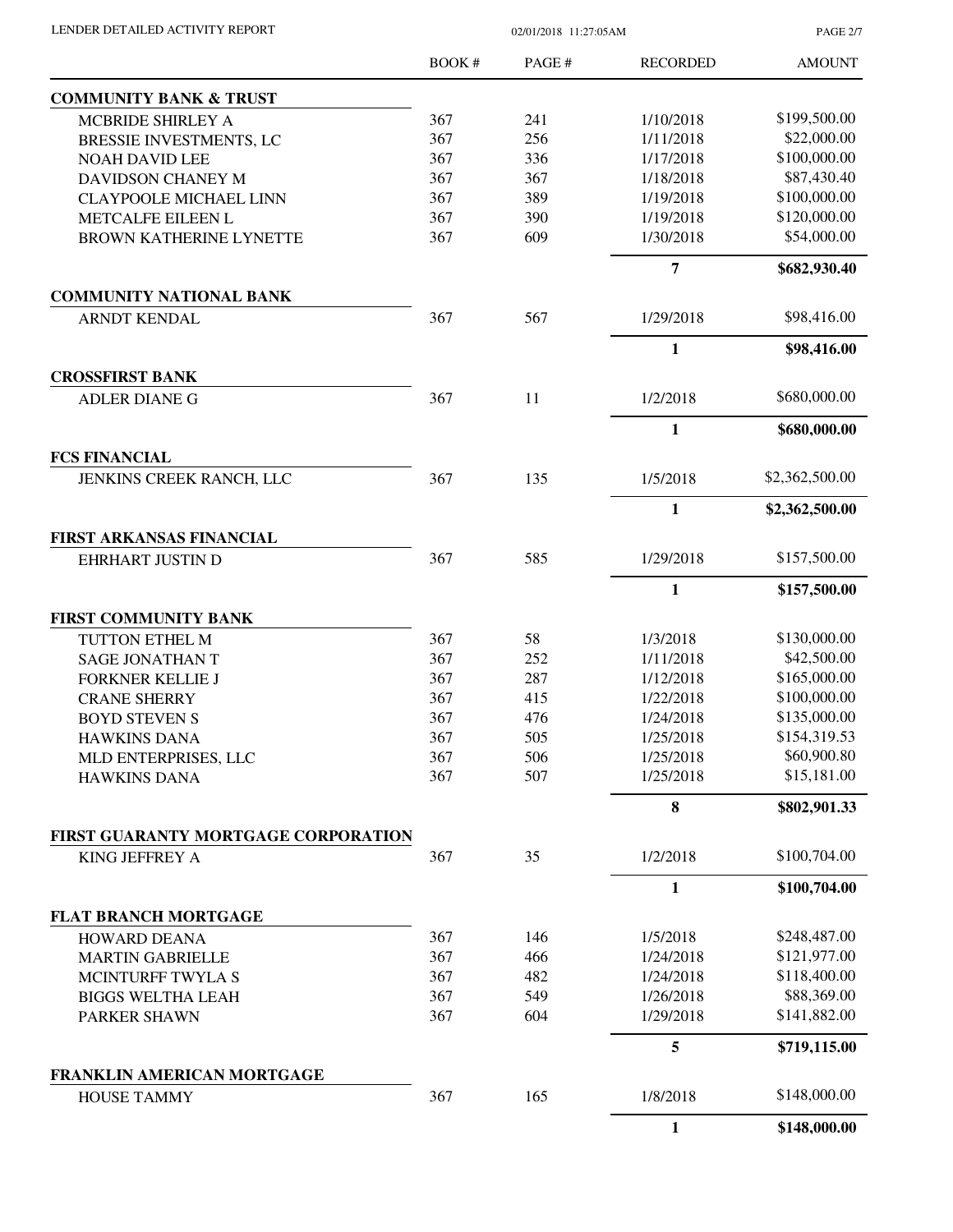| LENDER DETAILED ACTIVITY REPORT           | 02/01/2018 11:27:05AM |       |                 | <b>PAGE 3/7</b>  |
|-------------------------------------------|-----------------------|-------|-----------------|------------------|
|                                           | BOOK #                | PAGE# | <b>RECORDED</b> | <b>AMOUNT</b>    |
| <b>FREEDOM MORTGAGE</b>                   |                       |       |                 |                  |
| <b>KNIER CHANDRA</b>                      | 367                   | 598   | 1/29/2018       | \$145,000.00     |
|                                           |                       |       | 1               | \$145,000.00     |
| <b>FRYE ALISSA J TR</b>                   |                       |       |                 |                  |
| PRATER LACYNDA N                          | 367                   | 67    | 1/3/2018        | \$80,000.00      |
|                                           |                       |       | $\mathbf{1}$    | \$80,000.00      |
| <b>GATEWAY MORTGAGE GROUP</b>             |                       |       |                 |                  |
| <b>MUNSON WESLEY</b>                      | 367                   | 208   | 1/9/2018        | \$259,930.00     |
| PROBERT SHARI                             | 367                   | 213   | 1/9/2018        | \$201,286.00     |
| <b>OWEN DOUGLAS M</b>                     | 367                   | 529   | 1/26/2018       | \$219,450.00     |
|                                           |                       |       | 3               | \$680,666.00     |
| <b>GERSHMAN INVESTMENT</b>                |                       |       |                 |                  |
| PIERPONT STORMY                           | 367                   | 600   | 1/29/2018       | \$127,200.00     |
|                                           |                       |       | $\mathbf{1}$    | \$127,200.00     |
| GOLDMAN SACHS SPECIALTY LENDING GROUP, LP |                       |       |                 |                  |
| RT WESTERN MISSOURI FRANCHISE, LLC        | 367                   | 628   | 1/30/2018       | 27,500,000.00    |
|                                           |                       |       | 1               | \$127,500,000.00 |
| <b>GREAT SOUTHERN BANK</b>                |                       |       |                 |                  |
| <b>BENNER KRISTY</b>                      | 367                   | 646   | 1/31/2018       | \$190,000.00     |
|                                           |                       |       | 1               | \$190,000.00     |
| <b>GUARANTEED RATE</b>                    |                       |       |                 |                  |
| MORRISON MATTHEW HOUSTON                  | 367                   | 464   | 1/24/2018       | \$75,952.00      |
|                                           |                       |       | $\mathbf{1}$    | \$75,952.00      |
| <b>GUARANTY BANK</b>                      |                       |       |                 |                  |
| <b>COSSEY NATALIE</b>                     | 367                   | 15    | 1/2/2018        | \$83,435.00      |
| <b>MYERS AMANDA</b>                       | 367                   | 92    | 1/4/2018        | \$70,500.00      |
| <b>COSSEY NATALIE</b>                     | 367                   | 271   | 1/11/2018       | \$83,435.00      |
| <b>LANKFORD NATHAN OWEN</b>               | 367                   | 306   | 1/16/2018       | \$106,043.00     |
|                                           |                       |       | 4               | \$343,413.00     |
| <b>HEIDLAGE MARY TR</b>                   |                       |       |                 |                  |
| <b>HEIDLAGE PAUL</b>                      | 367                   | 615   | 1/30/2018       | \$346,704.00     |
|                                           |                       |       | 1               | \$346,704.00     |
| <b>HEIDLAGE MICHAEL E TR</b>              |                       |       |                 |                  |
| <b>HEIDLAGE PAUL</b>                      | 367                   | 615   | 1/30/2018       | \$346,704.00     |
|                                           |                       |       | $\mathbf{1}$    | \$346,704.00     |
| <b>HERITAGE STATE BANK</b>                |                       |       |                 |                  |
| PIZZA PROPERTIES, LLC                     | 367                   | 395   | 1/19/2018       | \$80,000.00      |
|                                           |                       |       | $\mathbf{1}$    | \$80,000.00      |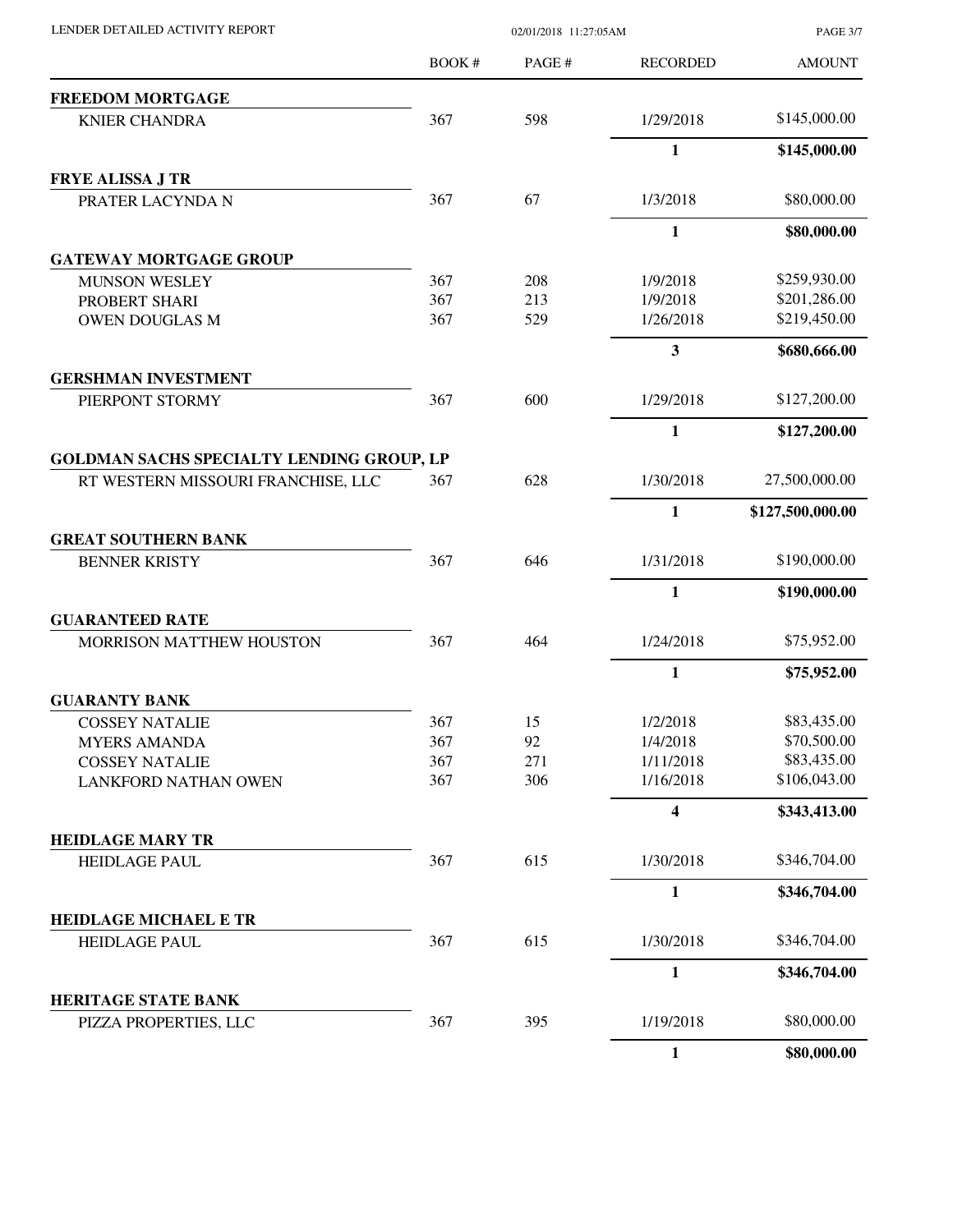| LENDER DETAILED ACTIVITY REPORT |  |
|---------------------------------|--|
|                                 |  |

02/01/2018 11:27:05AM

PAGE 4/7

|                                                            | BOOK # | PAGE # | <b>RECORDED</b> | <b>AMOUNT</b>  |
|------------------------------------------------------------|--------|--------|-----------------|----------------|
| <b>HOMETOWN BANK</b>                                       |        |        |                 |                |
| RODRIGUEZ LEE E                                            | 367    | 111    | 1/5/2018        | \$31,000.00    |
| <b>HAGAN BONNIE JEAN</b>                                   | 367    | 112    | 1/5/2018        | \$80,000.00    |
| WILLIS STEPHANIE M                                         | 367    | 113    | 1/5/2018        | \$290,048.40   |
| <b>KUNKEL DIANE</b>                                        | 367    | 114    | 1/5/2018        | \$299,800.00   |
| PETERS CHERYL E                                            | 367    | 133    | 1/5/2018        | \$138,000.00   |
| <b>MAJOR DEBRA A</b>                                       | 367    | 341    | 1/17/2018       | \$273,900.00   |
| WOODY ELIZABETH                                            | 367    | 355    | 1/17/2018       | \$37,000.00    |
| WOLTJER DONALD D                                           | 367    | 471    | 1/24/2018       | \$532,000.00   |
|                                                            |        |        | $\bf{8}$        | \$1,681,748.40 |
| <b>JOHNSON JOAN</b>                                        |        |        |                 |                |
| <b>LOPEZ ABRAHAM</b>                                       | 367    | 210    | 1/9/2018        | \$47,000.00    |
|                                                            |        |        | 1               | \$47,000.00    |
| <b>JOHNSON RONALD G</b>                                    |        |        |                 |                |
| <b>LOPEZ ABRAHAM</b>                                       | 367    | 210    | 1/9/2018        | \$47,000.00    |
|                                                            |        |        | $\mathbf{1}$    | \$47,000.00    |
| <b>JPMORGAN CHASE BANK</b><br><b>OLINGHOUSE LATRICIA</b>   | 367    | 281    | 1/12/2018       | \$78,238.00    |
| <b>CLARK PETER</b>                                         | 367    | 283    | 1/12/2018       | \$74,276.00    |
|                                                            |        |        | $\overline{2}$  | \$152,514.00   |
| <b>LABETTE BANK</b>                                        |        |        |                 |                |
| <b>GRANTZ PATRICIA L</b>                                   | 367    | 314    | 1/16/2018       | \$14,000.00    |
|                                                            |        |        | $\mathbf{1}$    | \$14,000.00    |
| <b>LEDBETTER CARL E TR</b>                                 |        |        |                 |                |
| <b>FRANCIS LISA L</b>                                      | 367    | 345    | 1/17/2018       | \$110,000.00   |
|                                                            |        |        | $\mathbf{1}$    | \$110,000.00   |
| <b>LEDBETTER CARL E TRUST</b>                              |        |        |                 |                |
| RAWLINS CHRISTIN D                                         | 367    | 649    | 1/31/2018       | \$120,000.00   |
|                                                            |        |        | $\mathbf{1}$    | \$120,000.00   |
| <b>LOANDEPOT.COM</b><br><b>BRANDENBURG CLARENCE THOMAS</b> | 367    | 346    | 1/17/2018       | \$83,691.00    |
|                                                            |        |        | $\mathbf{1}$    | \$83,691.00    |
| <b>MAJZOUB JEFF</b>                                        |        |        |                 |                |
| <b>JOHNSON SHERRI</b>                                      | 367    | 40     | 1/2/2018        | \$0.00         |
|                                                            |        |        | 1               | \$0.00         |
| <b>MERTENS BETTY R</b>                                     |        |        |                 |                |
| MILLER DAVID D                                             | 367    | 543    | 1/26/2018       | \$8,097.41     |
|                                                            |        |        | $\mathbf{1}$    | \$8,097.41     |
| <b>MERTENS RICHARD O</b><br>MILLER STEPHANIE L             | 367    | 543    | 1/26/2018       | \$8,097.41     |
|                                                            |        |        | $\mathbf{1}$    |                |
| <b>MID-MISSOURI BANK</b>                                   |        |        |                 | \$8,097.41     |
| <b>ALLGOOD LARRY TR</b>                                    | 367    | 321    | 1/16/2018       | \$90,000.00    |
|                                                            |        |        | $\mathbf{1}$    | \$90,000.00    |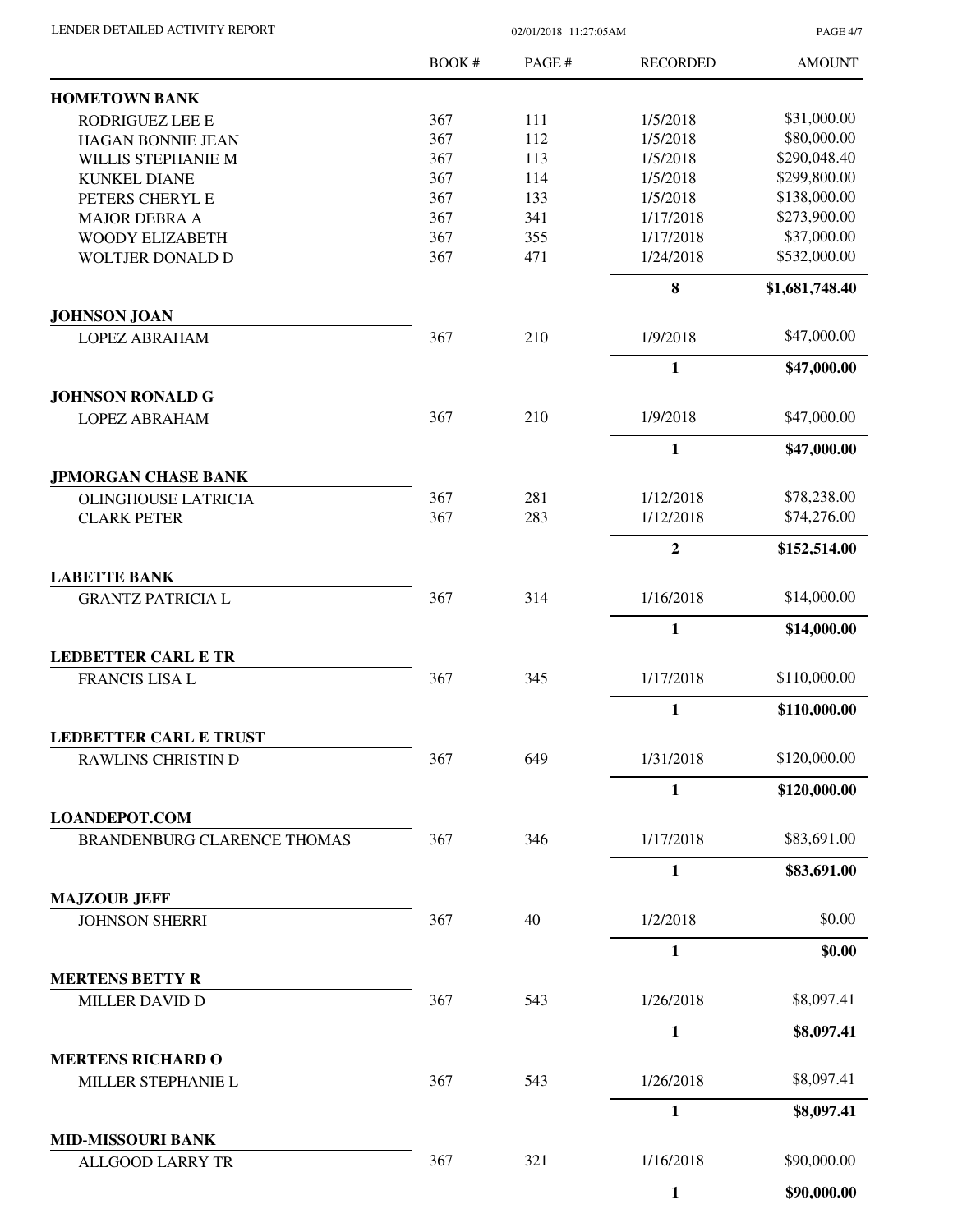| LENDER DETAILED ACTIVITY REPORT |  |
|---------------------------------|--|

02/01/2018 11:27:05AM

PAGE 5/7

|                                         | <b>BOOK#</b> | PAGE# | <b>RECORDED</b>         | <b>AMOUNT</b>  |
|-----------------------------------------|--------------|-------|-------------------------|----------------|
| MISSOURI HOUSING DEVELOPMENT COMMISSION |              |       |                         |                |
| <b>BIGGS WELTHA LEAH</b>                | 367          | 626   | 1/30/2018               | \$3,534.76     |
|                                         |              |       | $\mathbf{1}$            | \$3,534.76     |
| <b>MORTGAGE RESEARCH CENTER</b>         |              |       |                         |                |
| <b>OWENS LINDA JOY</b>                  | 367          | 286   | 1/12/2018               | \$138,000.00   |
| <b>JENSEN KAYLA F</b>                   | 367          | 392   | 1/19/2018               | \$203,999.00   |
|                                         |              |       | $\overline{2}$          | \$341,999.00   |
| NATIONSTAR MORTGAGE                     |              |       |                         |                |
| HOBBS HEATHER N                         | 367          | 141   | 1/5/2018                | \$62,000.00    |
| <b>HAYS SHARON ELAINE</b>               | 367          | 500   | 1/25/2018               | \$59,300.00    |
|                                         |              |       | $\overline{2}$          | \$121,300.00   |
| PEOPLES BANK                            |              |       |                         |                |
| <b>FRIEND TROY</b>                      | 367          | 106   | 1/5/2018                | \$97,750.00    |
| <b>OWENS MAKAYLA DEANN</b>              | 367          | 412   | 1/22/2018               | \$54,000.00    |
| <b>BLAIR JILL N</b>                     | 367          | 570   | 1/29/2018               | \$300,000.00   |
| <b>BLAIR JILL N</b>                     | 367          | 571   | 1/29/2018               | \$18,750.00    |
|                                         |              |       | $\overline{\mathbf{4}}$ | \$470,500.00   |
| <b>PINNACLE BANK</b>                    |              |       |                         |                |
| <b>DEGRAFF BOBBIE J</b>                 | 367          | 313   | 1/16/2018               | \$125,500.00   |
| <b>COY L SUSAN</b>                      | 367          | 385   | 1/19/2018               | \$29,000.00    |
| <b>COY SUSAN</b>                        | 367          | 386   | 1/19/2018               | \$29,000.00    |
| <b>AHMED MUNAWAR</b>                    | 367          | 404   | 1/19/2018               | \$72,000.00    |
| SHARANAR REAL ESTATE LLC                | 367          | 637   | 1/31/2018               | \$1,530,000.00 |
|                                         |              |       | 5                       | \$1,785,500.00 |
| PREMIER HOME MORTGAGE                   |              |       |                         |                |
| <b>JYOTI JEEWAN</b>                     | 367          | 183   | 1/9/2018                | \$94,342.00    |
| <b>EDEN LAURISSA</b>                    | 367          | 596   | 1/29/2018               | \$156,565.00   |
|                                         |              |       | $\overline{2}$          | \$250,907.00   |
| <b>QUICKEN LOANS</b>                    |              |       |                         |                |
| <b>GLOVER PAUL F</b>                    | 367          | 50    | 1/2/2018                | \$85,360.00    |
| <b>ALLISON JULIA LINDA</b>              | 367          | 75    | 1/3/2018                | \$80,000.00    |
| <b>BAUER MARK G</b>                     | 367          | 100   | 1/4/2018                | \$45,695.00    |
| RAWLINS JACQUELINE                      | 367          | 538   | 1/26/2018               | \$68,250.00    |
|                                         |              |       | 4                       | \$279,305.00   |
| SECURITY BANK AND TRUST COMPANY         |              |       |                         |                |
| HOUNSCHELL SHEA                         | 367          | 477   | 1/24/2018               | \$317,159.10   |
|                                         |              |       | 1                       | \$317,159.10   |
| SECURITY BANK OF SOUTHWEST MISSOURI     |              |       |                         |                |
| <b>ALLEN JESSICA</b>                    | 367          | 338   | 1/17/2018               | \$52,000.00    |
| HANCE DENEISE E                         | 367          | 592   | 1/29/2018               | \$72,500.00    |
|                                         |              |       | $\boldsymbol{2}$        | \$124,500.00   |
| <b>SECURITY STATE BANK OF WEWOKA</b>    |              |       |                         |                |
| PARRISH TROY                            | 367          | 276   | 1/11/2018               | \$170,839.87   |
|                                         |              |       | 1                       | \$170,839.87   |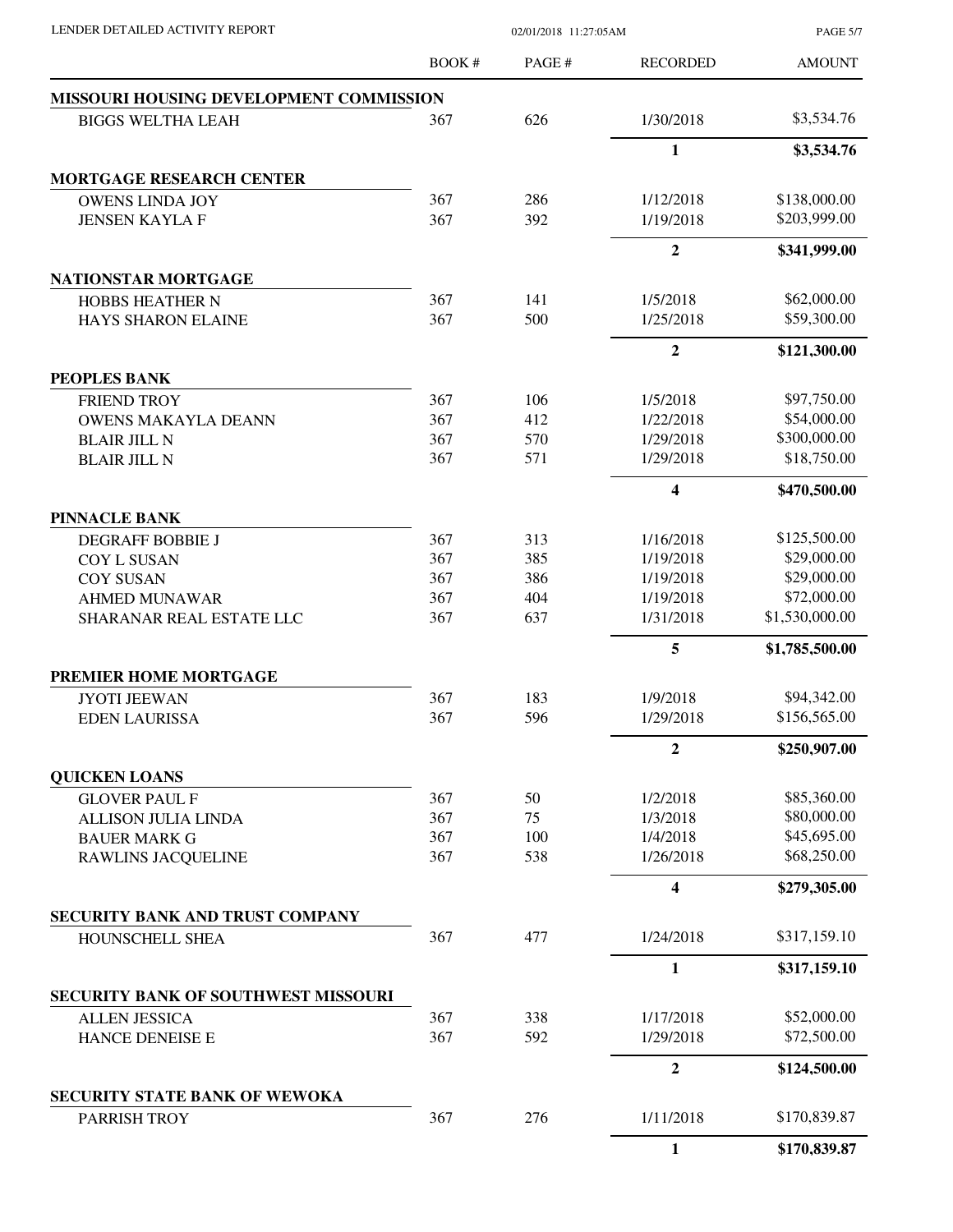|                                    | <b>BOOK#</b> | PAGE# | <b>RECORDED</b> | <b>AMOUNT</b>  |
|------------------------------------|--------------|-------|-----------------|----------------|
| <b>SIMMONS BANK</b>                |              |       |                 |                |
| THOMAS LYNN KAY                    | 367          | 155   | 1/8/2018        | \$121,212.00   |
| <b>SELSOR LAUREN E</b>             | 367          | 202   | 1/9/2018        | \$125,000.00   |
| SCHUBER MITCHELL HOMES, LLC        | 367          | 536   | 1/26/2018       | \$976,764.00   |
|                                    |              |       | 3               | \$1,222,976.00 |
| SOUTHWEST MISSOURI BANK            |              |       |                 |                |
| <b>HAILEY ASHLEY A</b>             | 367          | 82    | 1/4/2018        | \$116,000.00   |
| <b>CLARK ALPHA JANET</b>           | 367          | 98    | 1/4/2018        | \$29,500.00    |
| MELIN SHERREL L                    | 367          | 131   | 1/5/2018        | \$56,000.00    |
| <b>RUSSOW MATTHEW R</b>            | 367          | 167   | 1/8/2018        | \$157,700.00   |
| <b>SHARP KRISTI D</b>              | 367          | 181   | 1/9/2018        | \$140,000.00   |
| <b>RUSSOW MATTHEW R</b>            | 367          | 218   | 1/10/2018       | \$157,700.00   |
| PARLET GEORGE ARTHUR               | 367          | 225   | 1/10/2018       | \$60,000.00    |
| DAVIDSON JOHN W                    | 367          | 227   | 1/10/2018       | \$216,000.00   |
| <b>CUPP JENNIFER PYRON</b>         | 367          | 284   | 1/12/2018       | \$240,000.00   |
| <b>BLANCHARD MELINDA SUE</b>       | 367          | 319   | 1/16/2018       | \$77,600.00    |
| <b>MARTIN ALICE PAULINE</b>        | 367          | 406   | 1/19/2018       | \$18,000.00    |
| <b>KARGES CHERYL A</b>             | 367          | 407   | 1/19/2018       | \$230,000.00   |
| <b>CROSS KATHERINE</b>             | 367          | 497   | 1/25/2018       | \$122,000.00   |
| THE COYOTE COMMONS REVOCABLE TRUST | 367          | 551   | 1/26/2018       | \$38,650.00    |
| <b>HART SHEILA</b>                 | 367          | 558   | 1/29/2018       | \$175,000.00   |
| <b>FISHER JESSE</b>                | 367          | 611   | 1/30/2018       | \$28,800.00    |
| <b>OWENS TAMERA</b>                | 367          | 612   | 1/30/2018       | \$70,000.00    |
|                                    |              |       | 17              | \$1,932,950.00 |
| <b>STONE BANK</b>                  |              |       |                 |                |
| <b>REEVES TINA</b>                 | 367          | 297   | 1/16/2018       | \$35,000.00    |
| NATURALS MANUFACTURING, LLC        | 367          | 298   | 1/16/2018       | \$35,000.00    |
|                                    |              |       | $\overline{2}$  | \$70,000.00    |
| THE CORNERSTONE BANK               |              |       |                 |                |
| <b>SAMPSON STACI</b>               | 367          | 278   | 1/12/2018       | \$22,500.00    |
| NEOSHO MOBILE HOME PARK, LLC       | 367          | 623   | 1/30/2018       | \$80,000.00    |
|                                    |              |       | $\mathbf{2}$    | \$102,500.00   |
| <b>USBANK</b>                      |              |       |                 |                |
| YORK LORI A                        | 367          | 52    | 1/2/2018        | \$30,000.00    |
| STINNETT DEBORAH SUSAN             | 367          | 74    | 1/3/2018        | \$200,000.00   |
| <b>BLAUERT JEFFREY</b>             | 367          | 163   | 1/8/2018        | \$63,000.00    |
| <b>RODAS RODERICO</b>              | 367          | 280   | 1/12/2018       | \$43,500.00    |
| BERRYMAN TINA L                    | 367          | 401   | 1/19/2018       | \$142,500.00   |
|                                    |              |       | 5               | \$479,000.00   |
| <b>UMB BANK</b>                    |              |       |                 |                |
| REED ALESHA M                      | 367          | 511   | 1/25/2018       | \$37,000.00    |
|                                    |              |       | $\mathbf{1}$    | \$37,000.00    |
| USAA FEDERAL SAVINGS BANK          | 367          | 10    | 1/2/2018        | \$84,320.00    |
| <b>WARD JAMIE L</b>                |              |       |                 |                |
|                                    |              |       | $\mathbf{1}$    | \$84,320.00    |
| <b>VIBRANT CREDIT UNION</b>        |              |       |                 |                |
| WIRT LORI ANNE                     | 367          | 625   | 1/30/2018       | \$150,000.00   |
|                                    |              |       | 1               | \$150,000.00   |

LENDER DETAILED ACTIVITY REPORT 02/01/2018 11:27:05AM

PAGE 6/7